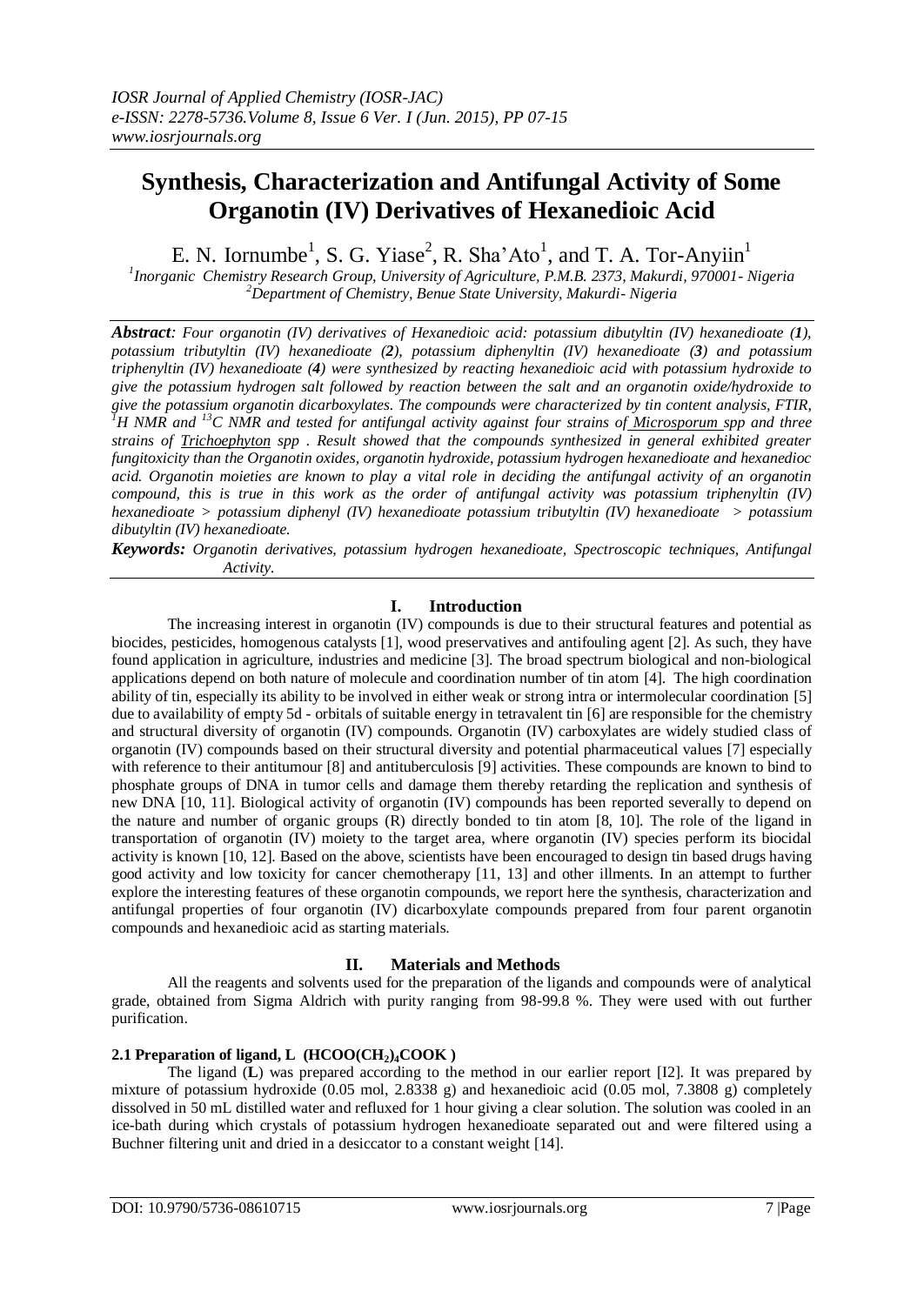# **2.2 Synthesis of Bu2SnO[CO(CH2)4COOK]2 (1) and Ph2SnO[CO(CH2)4COOK]2 (3**)

Compounds **(1)** and **(3)** were synthesized as in our earlier report [ 12]. Dibutyltin (IV) oxide (0.0080 mol, 1.8602 g) was refluxed in a methanol-n-propanol mixture (4:1) for 5 hours using Dean and Stark apparatus to give a clear solution of the intermediate: dibutyltin (IV) dialkoxide. Water and methanol in the mixture distilled off as an azeotrope at 67  $^{\circ}$ C and 96-98  $^{\circ}$ C, respectively and solution was cooled. To the cooled solution, 2.8883 g (0.008 mol) of potassium hydrogen hexanedioate was added and refluxed for 1 hour. The resulting mixture was kept in an oven for a period of 72 hrs at 40 <sup>o</sup>C to obtain a white crystalline product **(1)** [15-17]. Compound **(3)** was synthesized similarly using diphenyltin (IV) oxide (0.0014 mol, 0.4055g) and potassium hydrogen hexanedioate (0.0014 mol, 0.5955 g), respectively.

# **2.3 Synthesis of Bu3SnOCO(CH2)4COOK (2) and Ph3SnOCO(CH2)4COOK (4)**

Tributyltin (IV) hydroxide (0.0008 mol, 0.5000 g) and potassium hydrogen hexanedioate (0.0005 mol, 0.3146 g) were suspended in methanol and mixture was refluxed using Dean and Stark apparatus for five hours at 60  $\rm{^0C}$  to 70  $\rm{^0C}$ . The methanol distilled off at 64.5  $\rm{^0C}$  giving white precipitate which was dried in an oven at 40 <sup>0</sup>C for 72 hours to form white crystalline solid of compound **(2)**. Compound **(4)** was synthesized similarly, using triphenyltin (IV) hydroxide (0.0075 mol, 2.7432 g) and potassium hydrogen hexanedioate (0.0078 mol, 1.4441 g) respectively [14-18].

# **2.4 Physicochemical Measurements**

Melting points were obtained with Fisher-Johns microscope hot stage melting point apparatus and were not corrected. Tin content analysis was carried out using Fansworth and Pekola method [19]. Infrared spectra from 4000 to 400 cm<sup>-1</sup> were recorded on FTIR-8400S spectrophotometer (SHIMADZU), using KBr pellets. <sup>1</sup>H and <sup>13</sup>C NMR spectra were recorded at room temperature using NMR Nujol 400 MHz spectrophotometer.

## **2.5 Antifungal Activity Test**

Clinical isolates of the microbes were obtained from Institute for Agricultural Research (I.A.R) as well as Veterinary Medicine and Medicinal Microbiological Department, Ahmadu Bello University Teaching Hospital, Zaria. Agar well difussion technique and dilution method were used.

## **2.5.1 Agar well difussion technique**

Agar well difussion technique was adopted for determination of antifungal activity of the organotin compounds. Sabouraud dextrose agar (SDA) was used as culture medium and was prepared according to manufacturer's instructions, sterilized at  $121\,^{\circ}$ C for 15 minutes, poured into sterile petri dishes under an aseptic hood and allowed to cool and solidify. The sterile medium was seeded with 0.1 mL of standard inoculums of the test fungi and spread evenly over the surface of the medium using a sterile swab. A well was cut at the centre of each inoculated medium using a standard cork borer of 6 mm diameter and 200  $\mu$ g/mL of the test compounds dissoved in DMSO were introduced into their respective wells. Other wells supplemented with standard antifungal drugs; fulcin and fluconazole were used as controls. After allowing for diffusion, the media were incubated immediately at 30 $\mathrm{^{0}C}$  for 7 days and checked daily for inhibition zone (area where the fungi were unable to grow), then it indicated the compounds tested showed antifungal activity. Where inhibition zones were not observed, the organotin used was inactive or concentration used may be less than required [12, 14, 18, 20].

## **2.5.2 Broth dilution method**

The Minimum inhibition concentrations (MIC) of test compounds were obtained using the broth dilution method. Sabouraud dextrose broth was prepared in a test tube, sterilized at 121 <sup>o</sup>C for 15 minutes and allowed to cool [19].Serial dilution of test organotin compounds in sterile broth was made to obtain the concentrations of 200 µg/mL, 100 µg/mL, 50 µg/mL, 25 µ/mL and 12.5 µg/mL.  $1.5 \times 10^5$  CFU/mL of test fungi in normal saline was made and introduced into each of the concentrations and incubated at 30  $\rm{^0C}$  for 7 days. The test tubes were observed for turbidity (growth) and the lowest concentration of a compound in the broth which showed no turbidity was recorded as minimum inhibition concentration.In order to ascertain whether the test fungi were killed completely or their growth only inhibited, minimum fungicidal concentration (MFC) was determined. Content of MIC in the serial dilution was sub cultured onto the prepared medium and incubated at  $30<sup>o</sup>C$  for 7 days and plates were observed for colony growth. MFC was the plate with lowest concentration of compound without colony growth [14].

## **3.1 Synthesis**

## **III. Results and Discussion**

The synthesis of organotin (IV) derivatives of hexanedioic acid (**1**-**4**) was successfully achieved from their oxides  $[(C_4H_9)_2SnO, (C_6H_5)_2SnO]$  and hydroxides  $[(C_4H_9)_3SnOH, (C_6H_5)_3SnOH]$ , respectively. The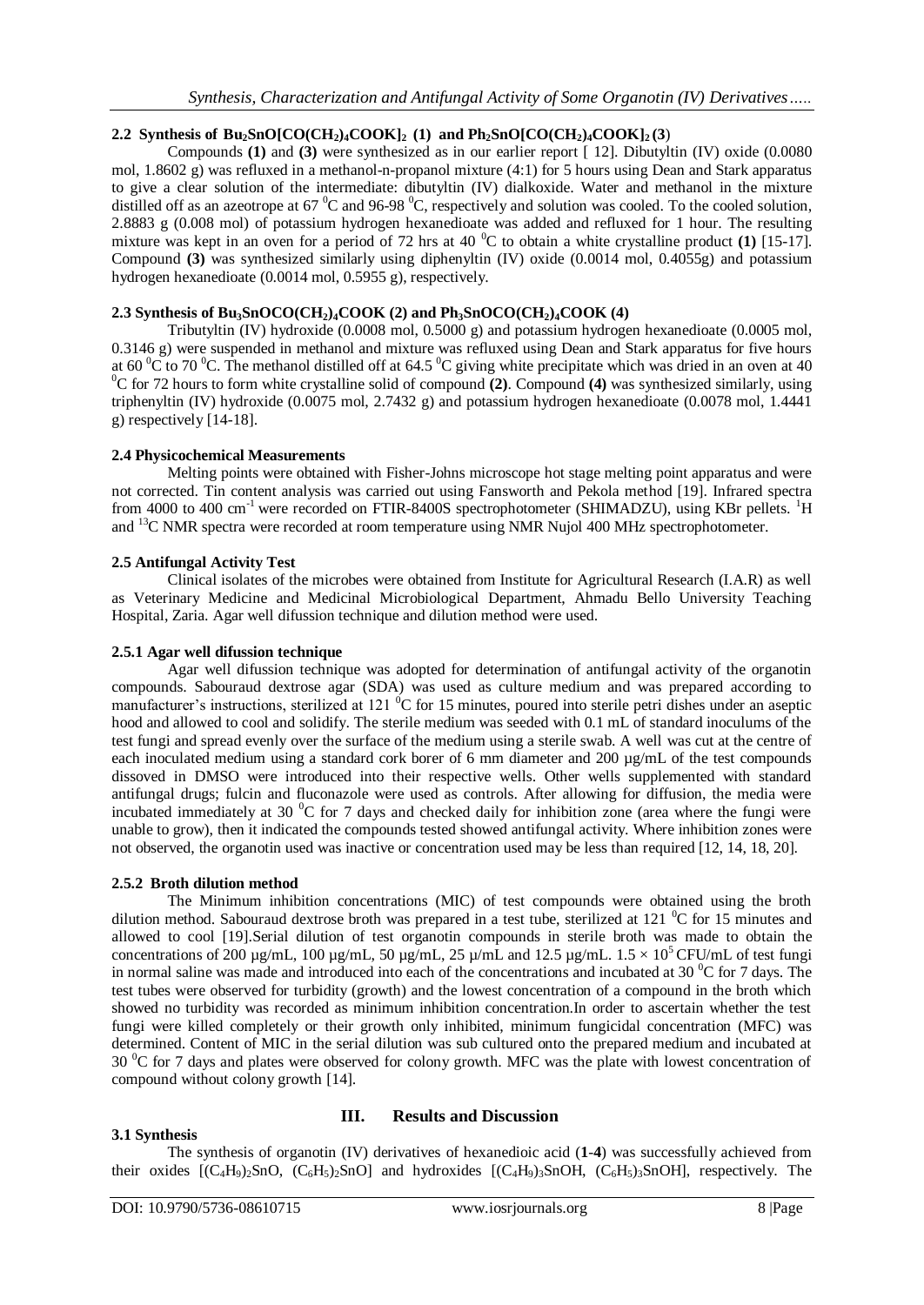reactions occurred in three steps as shown scheme 1. The ligand:  $HOCO(CH<sub>2</sub>)<sub>4</sub>COOK$  was first prepared by the reaction between KOH and hexanedioic acid:  $HOCO(CH_2)_4COOH$  according to equation 1 (scheme 1).  $(C_4H_9)$ :SnO and  $(C_6H_5)$ :SnO were refluxed separately in 4:1 CH<sub>3</sub>OH and C<sub>3</sub>H<sub>7</sub>OH (Dean and Stark apparatus) yielding their respective propoxides as intermediates. These were futher reacted with the ligand **L** HOCO(CH<sub>2</sub>)<sub>4</sub>COOK to produce compounds (1) and (3). (C<sub>4</sub>H<sub>9</sub>)<sub>3</sub>SnOH and (C<sub>6</sub>H<sub>5</sub>)<sub>3</sub>SnOH were refluxed in CH3OH which gave their dimethoxides as intermediates (equations 3 and 5, respectively) which were futher reacted with the ligand: HOCO(CH2)4COOK to produce compounds (**2)** and (**4)**. Water produced in the process was collected in the separator of Dean and Stark apparatus, which was eventually removed by opening the tap and clossing it bact after its removal.

$$
KOH + HOCO(CH2)4COOH \rightarrow HOCO(CH2)4COOK + H2O
$$
 (1)

**L**

| $R_2SnO \xrightarrow{CH_3OH; C_3H_7OH} R_2Sn(OC_3H_7)_2 + CH_3OH + H_2O$               |     |
|----------------------------------------------------------------------------------------|-----|
| $R_3$ SnOH $\xrightarrow{CH_3OH} R_3$ SnOCH <sub>3</sub> + H <sub>2</sub> O            |     |
| $R_2Sn(OC_3H_7)_2 + 2HOCO(CH_2)_4COOK \rightarrow R_2Sn(OCO(CH_2)_4COOK)_2 + C_3H_7OH$ | (4) |

 $R_3$ **SnOCH**<sub>3</sub> + **HOCO(CH**<sub>2</sub>)<sub>4</sub>**COOK**  $\rightarrow$   $R_3$ **SnOCO(CH**<sub>2</sub>)<sub>4</sub>**COOK** + **CH**<sub>3</sub>**OH** (5)

#### **Where**  $R = C_4H_9$  **and**  $C_6H_5$

**Scheme 1:** Preparation of Ligand and Compounds (**1**-**4**)

Physicochemical data of compounds synthesized are summarized in Table 1. Observed % Sn was found to agree very closely with the calculated tin content, an indication that the expected products were actually formed [14].

|                         |       | Compound no. %Sn observed %Sn Calculated | $Mpt.(^0C)$ | %vield |
|-------------------------|-------|------------------------------------------|-------------|--------|
|                         | 19.86 | 19.90                                    | 218 - 220   | 89.46  |
| $\overline{2}$          | 25.88 | 25.16                                    | 365-368     | 99.12  |
| 3                       | 23.05 | 23.34                                    | $111 - 112$ | 96.05  |
| $\overline{\mathbf{4}}$ | 27.91 | 28.33                                    | 141-142     | 95.59  |

**Table 1**: Physicochemical Data of Compounds Synthesized

#### **3.2 Infrared spectroscopy**

Important Infrared absorption bands of synthesized compounds are listed in Table 2. The infrared spectra of compounds taken in the region 400-4000  $cm^{-1}$  were compared with that of the free ligand. There are some significant changes between compounds synthesized and their free ligands as expected. An exhaustive comparison of the IR spectra of the ligands and compounds gave information about the mode of bonding of the ligands in organotin (IV) dicarboxylate compounds.

| Table 2: Important IR bands of the compounds synthesized |      |      |      |      |      |      |  |
|----------------------------------------------------------|------|------|------|------|------|------|--|
| Compound no. 1                                           |      | 2    | 3    |      | L    | A    |  |
| $V_{asym}(COO)$                                          | 1564 | 1560 | 1556 | 1566 | 1568 | 1698 |  |
| $V_{sym}(COO)$                                           | 1417 | 1410 | 1435 | 1452 | 1421 | 1427 |  |
| $\Delta V$                                               | 147  | 150  | 115  | 114  | 277  | 271  |  |
| $Sn-O$                                                   | 404  | 507  | 425  | 451  |      |      |  |
| $Sn-O-C$                                                 | 912  | 909  | 923  | 913  |      |      |  |
| $Sn-Bu$                                                  | 627  | 733  | -    |      |      |      |  |
| Sn-Ph                                                    |      |      | 1076 | 1074 |      |      |  |
| $C-H_{\text{arom}}$                                      |      |      | 3038 | 3047 |      |      |  |
| $O-H$                                                    |      |      |      |      | 3444 | 3499 |  |

## $\mathbf{L} = \text{HOCO}(\text{CH}_2)_{4}\text{COOK}$ ,  $\mathbf{A} = \text{HOCO}(\text{CH}_2)_{4}\text{COOH}$

FTIR data of free acid (A) showed a strong broad band around 3500 and 2400 cm<sup>-1</sup> due to V(OH) which shifted to 3444 -3246 cm<sup>-1</sup> in the free ligand  $(L)$  but the IR spectra of compounds  $(1-4)$  did not exhibit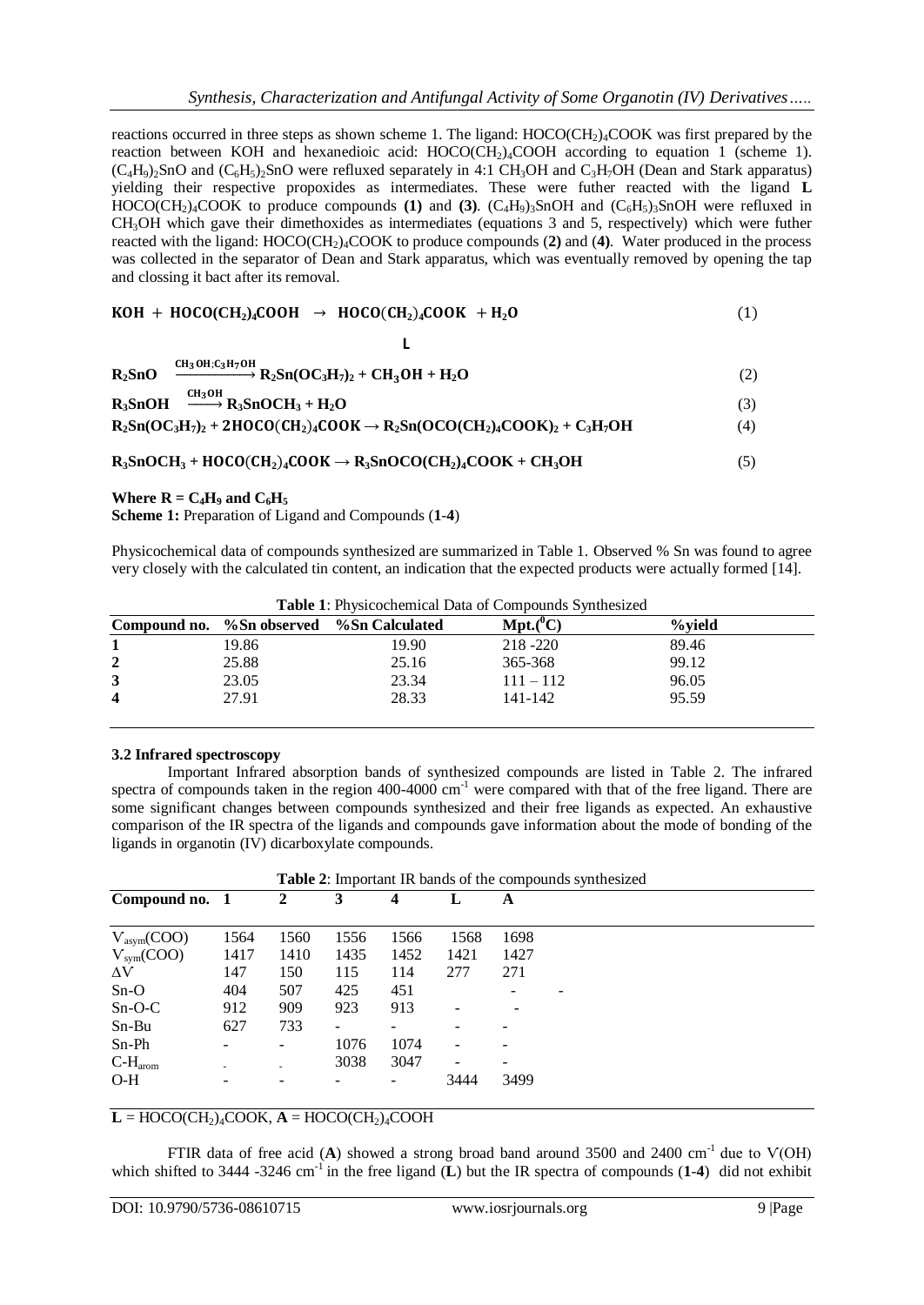such broad bands. The shift due to V(OH) stretching in the free ligand was an indication that one of the –COOH groups of hexanedioic acid  $(A)$  was deprotonated and  $K^+$  got coordinated to it. Presence of bands in the range 507-404 cm<sup>-1</sup> and 913-909 cm<sup>-1</sup> indicated deprotonation of -COOH group and formation of new Sn-O and Sn-O-C bonds, respectively [21], [22]. Thus, appearance of new bands in the region 507 - 404 cm<sup>-1</sup> for all compounds indicated the formation of new Sn-O bonds. The appearance of medium intensity bands in the range 1076-627 cm-1 due to Sn-C-O, Sn-Bu and Sn−Ph further confirmed formation of the compounds.The interesting stretching frequencies of compounds **1**–**4** were those associated with COO, Sn-O, Sn-O-C, Sn-Bu and Sn-Ph groups. The bands in the range  $3500 \text{ cm}^{-1}$  -3246 cm<sup>-1</sup> which appeared in the free ligand as the V(O-H) stretching vibrations and absent in compounds **1**-**4** indicated metal-ligand bond formation through these sites [5]. The absorption bands in the range  $1566 - 1556$  cm<sup>-1</sup> and  $1452 - 1410$  cm<sup>-1</sup> in compounds were assigned to Ѵasym(COO) and Ѵsym(COO), respectively. Ѵasym(COO) and Ѵsym(COO) in free acid appeared at 1698 cm<sup>-1</sup> and 1427 cm<sup>-1</sup>, respectively but shifted to 1568 cm<sup>-1</sup> and 1421 cm<sup>-1</sup> in the free ligand. The red shifts of the bands with respect to the free acid also served to confirm the formation of organotin (IV) dicarboxylates [23]. Mode of coordination of carboxylate group was proposed based on the magnitude of separation of the difference ΔѴ, between Ѵasym(COO) and Ѵsym(COO) for the carboxyl group [24]. These values are useful for determining the mode of coordinate bonding between metal and carboxyl group. The value  $< 200 \text{ cm}^{-1}$ indicates that the carboxylate moiety is bidentate, while  $\geq 200$  cm<sup>-1</sup> indicates monodentate [21], [5]. The magnitude of  $\Delta V$  of 150 – 114 cm<sup>-1</sup> for complexes 1-4 indicated that the carboxylate ligands function as bidentate under the conditions employed while that of hexanedioic acid and ligand, (L) with values 271 cm<sup>-1</sup> and 277 cm-1 respectively, indicated their carboxylate groups as monodentate. It is, therefore, proposed that the carboxylate group in these compounds was acting as a bidentate ligand. Therefore, we suggest a distorted octahedral geometry for diorganotin derivatives in solid state and trigonal bipyramidal structure for triorganotin compounds [14, 21].

#### **3.3 NMR spectroscopy**

<sup>1</sup>H NMR data of synthesized compounds are summerized in Table 3. Signals of the protons in all compounds were observed within the expected range. They revealed expected aliphatic and aromatic peaks with correct integration and multiplicities. A complex pattern is observed in compounds **3** and **4** in the range 7.29- 7.83 ppm due to the aromatic protons of phenyl groups of organotin moiety. Their –CH<sub>2</sub>CH<sub>2</sub>- protons appeared in the range  $1.14 - 2.01$  ppm.

| <b>Table 3:</b> <sup>1</sup> H NMR data of compounds (1-4) synthesized |            |              |                              |                              |  |  |  |  |
|------------------------------------------------------------------------|------------|--------------|------------------------------|------------------------------|--|--|--|--|
| Proton no.                                                             |            | $\mathbf{2}$ | 3                            | 4                            |  |  |  |  |
| ii, v                                                                  | 2.45       | 2.39         | 2.01                         | 1.96                         |  |  |  |  |
| $iii - iv$                                                             | 1.46       | 1.42         | 1.23                         | 1.14                         |  |  |  |  |
| a                                                                      | 1.11       | 1.66         |                              |                              |  |  |  |  |
| $\mathbf b$                                                            | 1.36m      | 1.64         |                              |                              |  |  |  |  |
| $\mathbf c$                                                            | 0.82t(7.6) | 1.64t        |                              |                              |  |  |  |  |
| $\alpha$<br>$\boldsymbol{\beta}$<br>$\gamma$<br>$\delta$               | 1.29m      | 1.68m(7.1)   | 7.83<br>7.36<br>7.50<br>7.29 | 7.78<br>7.34<br>7.43<br>7.44 |  |  |  |  |

a. Chemical shift( $\delta$ ) in ppm,  $J(^1H^{-1}H)$ 

b. Multiplicity is given as  $s =$  singlet,  $t =$  triplet,  $m =$  multiplet

c. Fiqure 1 shows the numbers asigned to protons and carbons in the proposed structure of synthesized compounds for ease of reference.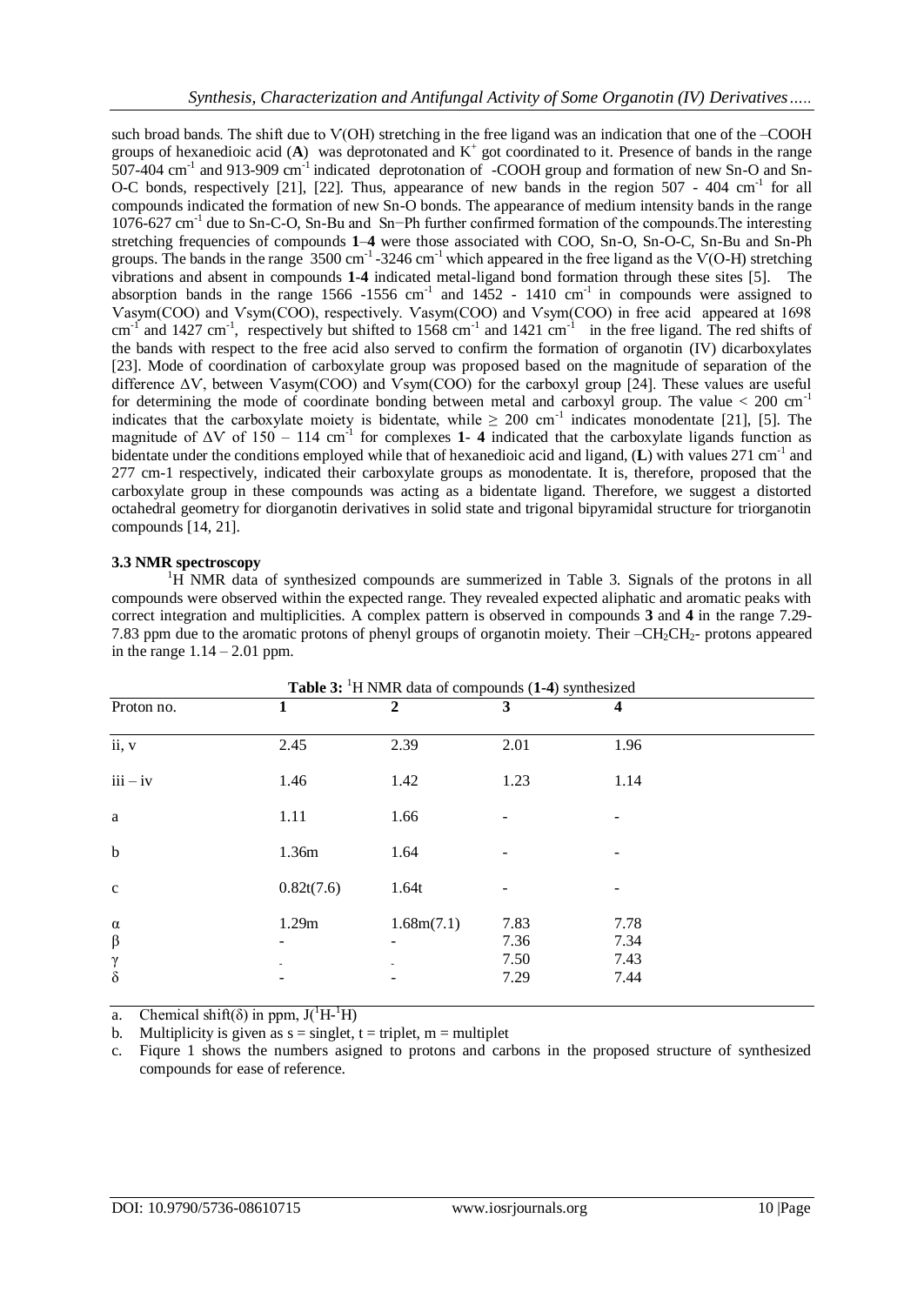

**Figure 1:** Numbering of Protons and Carbons in the Structures of Synthesized Compounds (**1** – **4**)

Butyl protons found in compounds (**1)** and (**2)** (asigned a and b in fig. 1) showed complex peaks due to -CH2-  $CH_2-CH_2$ - in the range1.11-1.66 ppm and a clear triplet due to the terminal methyl group (c) around 0.82-1.64 ppm with  $(^1H^{-1}H)$  coupling of 7.2 Hz. In all the compounds, methylene protons (ii and v) bonded to carboxyl group (i and vi) showed peaks in the range 1.42 - 2.45 ppm. <sup>13</sup>C NMR spectral data of compounds (**1-4)** are given in Table 4. All carbon atoms present in the ligand and its derivatives were assigned numbers and alphabets as shown in figure 1. The carboxyl carbons (i and vi) of all compounds were assigned signals in the range 167.21-181.77 ppm which are in agreement with literature [17].

|  | <b>Table 4:</b> <sup>13</sup> C NMR data of compounds $(1 - 4)$ synthesized |
|--|-----------------------------------------------------------------------------|
|--|-----------------------------------------------------------------------------|

| Carbon      |                          | $\mathbf{2}$ | 3      | 4      |  |
|-------------|--------------------------|--------------|--------|--------|--|
| ii, v       | 34.20                    | 35.97        | 38.77  | 40.46  |  |
| $iii - iv$  | 24.83                    | 25.19        | 27.32  | 27.57  |  |
| i, vi       | 167.25                   | 181.77       | 175.19 | 176.21 |  |
| a           | 24.83                    | 25.19        |        |        |  |
| $\mathbf b$ | 17.00                    | 24.97        |        |        |  |
| $\mathbf c$ | 14.17                    | 25.03        |        |        |  |
| $\alpha$    | 17.07                    | 25.17        | 138.72 | 136.79 |  |
| $\beta$     | $\overline{\phantom{a}}$ | -            | 138.39 | 136.58 |  |
| $\gamma$    |                          |              | 126.46 | 128.88 |  |
| $\delta$    | -                        | -            | 133.20 | 129.56 |  |

The carbons of −CH<sub>2</sub> group (ii, vii) coordinated to carboxyl groups (i, viii) were assigned signals in the range 34.20-40.46 ppm for both butyl and phenyl organotin compounds. Signals for butyl carbons (a and b)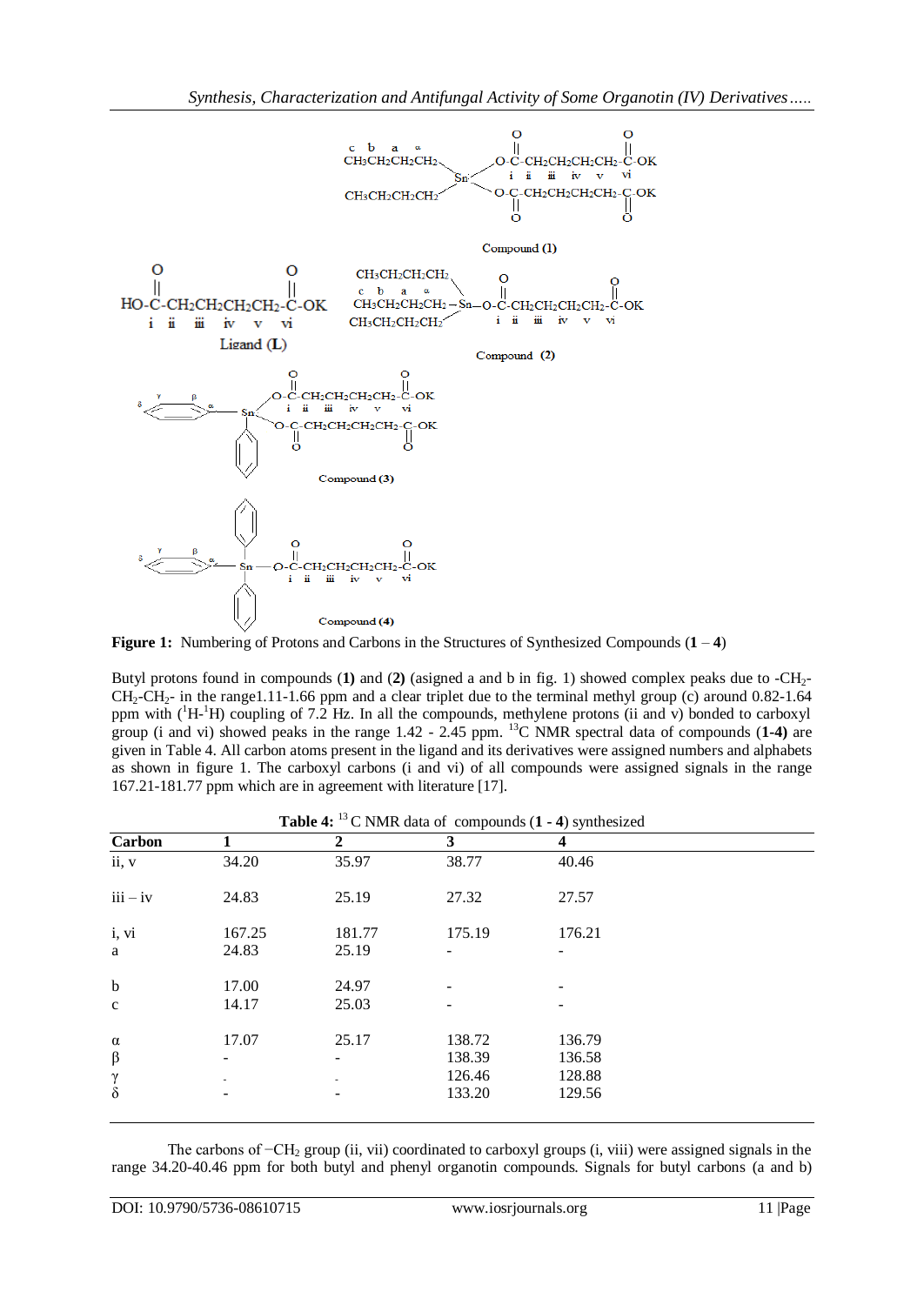appeared at 17.00-25.19 ppm while −CH<sup>3</sup> appeared at 14.17 ppm and 25.03 ppm, respectively for compounds **1** and **2**. Phenyl carbons were assignned signals in the range  $126.46 -138.72$  ppm with  $\alpha(Sn-C)$  at 138.72 ppm and 136.79 ppm for compounds **3** and **4**, respectively. The α signals due to (Sn-C) bond in butyl for compounds **1** and **2** appeared at 17.07 ppm and 25.17 ppm, respectively. These signals are in agreement with earlier report [14, 21].

# **3.4 Antifungal activity**

The ligand **L** and its organotin (IV) compounds (**1– 4**) were screened for antifungal activity against seven fungal strains (Microsporium audounii, Microsporium distortum, Microsporium gallinae, Microsporium gypseum, Tricheophyton equinum , Tricheophyton mentagrophytes and Tricheophyton viriole) by agar well diffusion/ dillusion method and zones of inhibition were obtained. Fulcin (B) and fluconazole (C) were used as standard drug in this assay. The results are shown in Table 5 and Fig. 2. This revealed that all compounds showed high antifungal activity comparable to the standard drugs. However, there were few cases where the compounds did not show antifungal activity.

| Table 5: Zone of Inhibition (mm) of compounds (1-4) |    |    |    |    |    |    |  |
|-----------------------------------------------------|----|----|----|----|----|----|--|
| <b>Fungus</b>                                       |    | 2  | 3  |    | В  |    |  |
| M. audounii                                         | 26 | 24 | 25 | 26 | 30 |    |  |
| M. distortum                                        | 25 | -  | 27 | 28 | 34 |    |  |
| M. gallinae                                         |    |    |    |    | 32 | 30 |  |
| M. gypseum                                          | 26 | 25 | 26 | 27 | ۰  |    |  |
| T. equinum                                          |    |    | 25 |    | 32 |    |  |
| T. mentagrophytes                                   |    | -  |    |    |    | 32 |  |
| T. viriole                                          | 27 | 27 | 26 | 28 | 30 |    |  |

**Key:**  $M=$  Microsporium,  $T =$  Tricheophyton,  $B =$  Fulcin, C = Fluconazole



**Key:**  $M =$  Microsporium,  $T =$  Tricheophyton,  $B =$  Fulcin,  $C =$  Fluconazole **Figure 2**: Zone of Inhibition of Compounds against Test Fungi

It was observed that all synthesized compounds (**1- 4)** showed high antifungal activity against Microsporium gypseum with compound (**4**) exhibiting the highest activity which was not exhibited by the standard drugs: fulcin and fluconazole at the concentrations used. All compounds (**1-4**) also inhibited the growth of Microsporium audounii and Tricheophyton viriole with compound (**4**) showing the highest antifungal activity which was close to the activity exhibited by standard drug, fulcin (B). Fluconazole (C), did not inhibit the growth of both fungi at the concentratioon used in this study. Only compound **3** showed activity against Tricheophyton equinum which was slightly lower than the activity of fulcin but higher than fluconazole which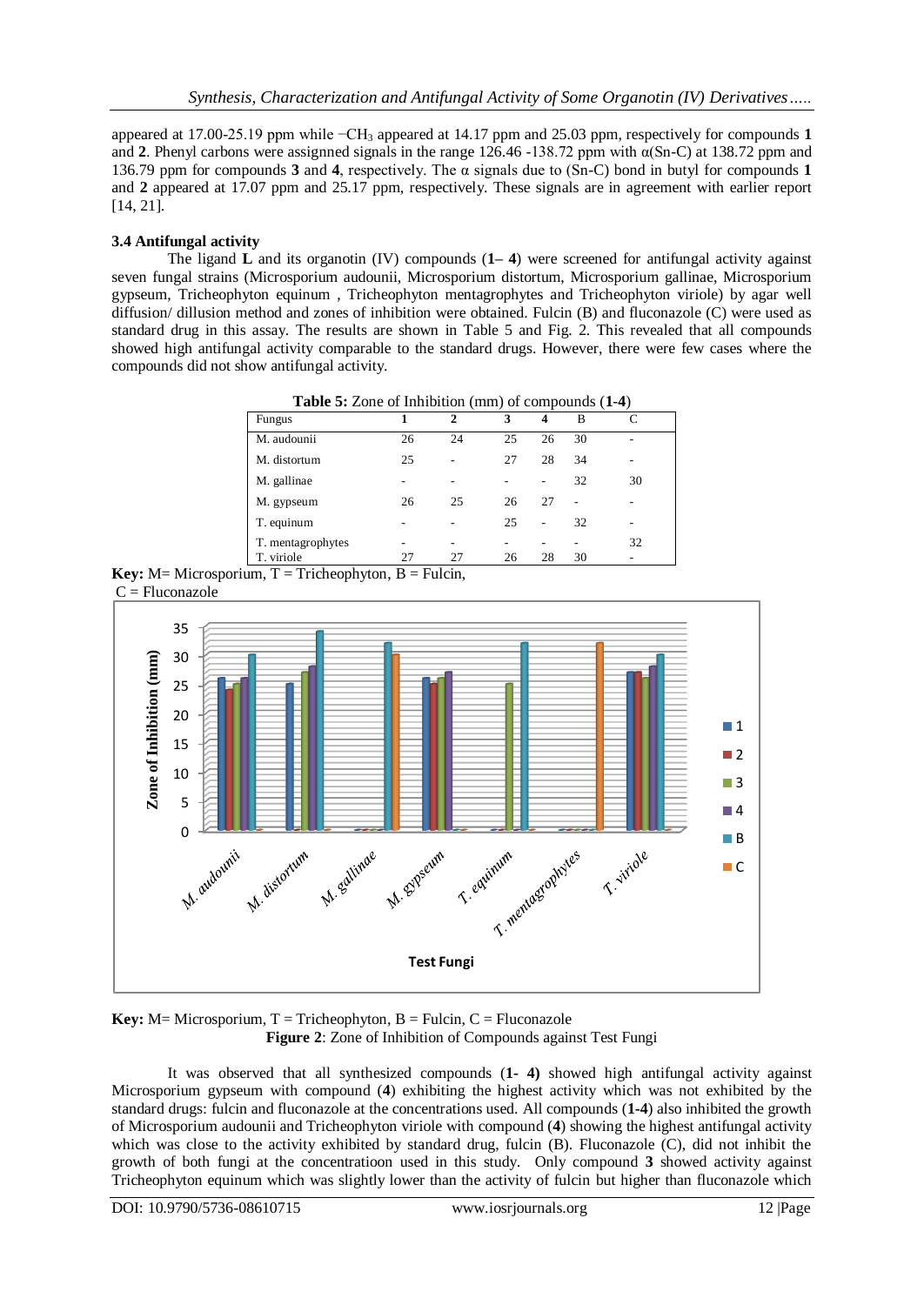exhibited no activity at all against the test fungus. Implying that compound (**3**) can be used in drugs design against such fungus than fulcin. None of the synthesized compounds exhibited antifungal activity against Microsporium gallinae and Tricheophyton mentagrophytes. It was observed that compound (**4**) exhibited the highest ability to inhibit the growth of fungi, thus, the compound with the highest antifungal activity in this study. This was reflected in its magnitude of zones of inhibition shown in Table 5 and Fig. 2.

MIC of the compounds was obtained at the concentrations of 25 μg/mL while their MFC revealed that all the fungi growths were not just inhibited but were completely killed. Overall, compounds **1** – **4** showed good antifungal activity at the concentrations used. Antifungal activity of free acid **A**, free ligand **L** and parent organotin (IV) oxide/hydroxide against test fungi were also determined. Results (zone of inhibition) are shown in Table 6 and Fig. 3.

**Table 6**: Zone of Inhibition (mm) of acid, Ligand and Parent organotin (IV) compounds used.

| Fungus            |    | x  | v  | Z  | $\mathsf{A}$ |    |
|-------------------|----|----|----|----|--------------|----|
| M. audounii       |    |    |    |    | 22           | 24 |
| M. distortum      |    |    | 24 |    |              |    |
| M. gallinae       |    |    |    | 27 | -21          | 23 |
| M. gypseum        |    |    | 26 | 24 | 23           | 24 |
| T. equinum        | 24 | 26 |    | 26 |              |    |
| T. mentagrophytes |    |    | 25 |    |              |    |
| T. viriole        | 25 | 24 | 23 |    | 23           | 25 |

**Key:**  $W = Bu_2SnO$ ,  $X = Bu_3SnOH$ ,  $Y = Ph_2SnO$ ,  $Z = Ph_3SnOH$ ,  $A = HOCO(CH_2)_4COOH$ ,  $L = HOCO(CH_2)_4COOK$ 



HOCO(CH<sub>2</sub>)<sub>4</sub>COOK

**Figure 3**: Zone of inhibition of parent organotins, acid and free ligand.

The acid  $(A)$ : HOCO( $CH<sub>2</sub>$ <sub>4</sub>COOH exhibited lower antifungal activity against test fungi than the ligand (**L**), HOCO(CH2)4COOK and synthesized compounds (**1-4**). This is in agreement with our report [12] on octanedioic acid and in literature [17] that carboxylic acids have weaker antifungal activity. Ability of ligand and its derivatives to inhibit growth of test fungi more than hexanedioic acid could be as a result of the presence of metal ions in their sructures which may have increased antifugal activity when the acid was coordinated  $K^+$ and  $Sn^{4+}$ . This is in agreement with the known fact that many biologically active compounds become more active upon complexation than in their uncomplexed forms [17]. The findings that potassium organotin (IV)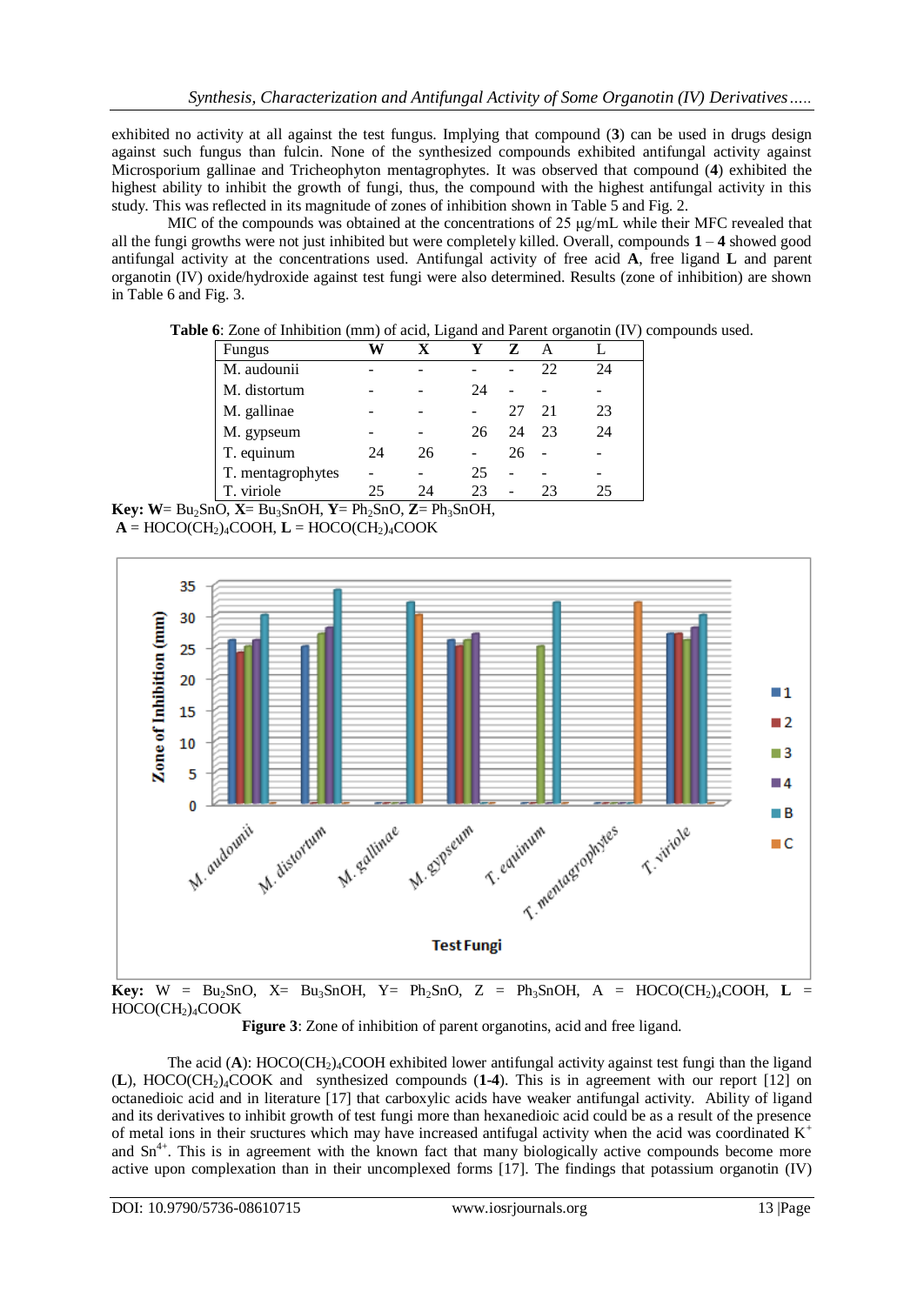dicarboxylates  $(1-4)$  are more active than their parent organotin  $(IV)$  compounds: Bu<sub>2</sub>SnO, Bu<sub>3</sub>SnOH, Ph<sub>2</sub>SnO, Ph3SnOH, ligand and dicarboxylic acid was also observed for other studies where organotin (IV) chlorides and methylacrylic acid were used as parent organotin and ligand, respectively [12, 22]. Literature has shown that biological activity of organotin compounds especially diorganotin (IV) compounds depend solely on the organotin moiety;  $R_2Sn^{2+}$  and  $R_3Sn^{+}$  (where  $R = Bu$  or Ph) [25]. The carboxylate groups influence the delivery of organotin (IV) moiety to the point of action [10]. The high activities of compounds (**1**- **4)**, appear to be a combined effect of the metal ions and carboxylate groups. Since diorganotin (IV) compounds are not known for their high biological activities, the activity of compounds (**1)** and (**3)** in this study could propably be due to the potassium and Sn ions present in their structures. However, potassium triphenyltin (IV) hexanedioate (**4**) exhibited antifungal activity more than its diphenyl counterpart (**3**) while potassium dibutyltin (IV) octanedioate (**1**) exhibited higher activity than its tributyl counterpart (**2**). The obsevation that the triorganotin (IV) compounds (**2** and **4**) are more active agrees with the notion that the number of carbon atoms in an organotin moiety affects its activity [14, 26].

#### **IV. Conclusion**

Four organotin (IV) derivatives (**1**-**4**) of hexanedioic acid were synthesized and characterized by FTIR, NMR  $(^1H$  and <sup>13</sup>C). FTIR data revealed that the mode of coordination in all the compounds was monodendate while the NMR comfirmed the formation of the compound. Antifungal activity result showed that generally, all compounds synthesized in this study exhibited high antifungal property. Compound (**3**), a diphenyl tin (IV) dicarboxylate showed higher antifungal than compound (**1**) its dibutyl counter part while compound (**4**), a triphenyl tin (IV) dicarboxylate showed higher antifungal activity than compound (**2**) its tributyl counter part. As such, we suggest the use of these compounds in the design of tin based drugs having good activity and low toxicity for ailment(s) chemotherapy since the fungi used in this study are responsible for some health challenges. Organotin (IV) compounds have been applied in design of drugs for cancer chemotherapy [11]. The order of activity was compound  $(4)$  >  $(3)$  >  $(1)$  >  $(2)$ .

#### **References**

- [1]. M. H**.** Bhatti, S. Ali, F. Huma, S. Shahzadi, Organotin (IV) Derivatives of N- Maleoylamino Acids:Their Synthesis and Structural Elucidation, Turkish Journal of Chemistry, 29, 2005, 463-476.
- [2]. N**.** Awang, J. Baba, N. S. A. Mohdyusuf, N. F. Kamalodin, Synthesis and Characterisation of Organotin (IV) N-benzyl-Nisopropyldithiocarbamate Compounds: Cytotoxic Assay on Human Hepatocarcinoma cells (HepG2), American Journal of Applied Sciences. 7(8), 2010, 1047-1052.
- [3]. B.Traore, L. Diop, M. Sidibe, New Halo- and Organotin (IV) Phenylarseniato Adducts and Derivatives, Scientific Study and Research. 13(4), 2012, 387-391.
- [4]. T. Muhammad, A. Saqib, A. S. Naseer, M. Niaz, N. T. Muhammad, K. Nasir, R. K. Muhammad, Catalytic, biological and DNA binding studies of Organotin (IV) carboxylates of 3-(2-fluorophenyl)-2-methylacrylic acid: Synthesis, spectroscopic characterization and X-ray structure analysis, Polyhedron, 57, 2013, 127–137.
- [5]. X. Xiao, D. Dafeng, H. Xiao, L. Jingwen, T. Min, Z. Dongsheng X. Lin, Self-assembly of triorganotin(IV) moieties with 1,2,4,5 benzenetetracarboxylic acid: Synthesis, characterizations and influence of solvent on the molecular structure, Journal of Organometallic Chemistry, 713, 2012, 143-150.
- [6]. M. Gielen, An Overview of Forty Years Organotin Chemistry Developed at the Free Universities of Brussels ULB and VUB, Journal of the Brazilian Chemical Society, 14 (6), 2003, 870-877.
- [7]. Q-F Wang, C-L. Ma, G-F He , Z. Li Synthesis and characterization of new tin derivatives derived from 3,5,6-trichlorosalicylic acid: Cage, chain and ladder X-ray crystal structures. Polyhedron 49, 2013, 177–182.
- [8]. H. Pruchnik, F. P. Pruchnik, Butyltin (IV) Citrates and Tartrates: Structural Characterization and their Interaction with Nucleotides, Journal of Organometallic Chemistry, 729, 2013, 60-67.
- [9]. M. M. Amini, A. Amirreza, A. Vajiheh, R. K. Hamid, S. W. Ng, Synthesis, Characterization and Molecular Structures of diandtriorganotin (IV) complexes with Anthracenecarboxylic acid: The Structural diversity in organotin 9-anthracenecarboxylates, Journal of Organometallic Chemistry, 6, 2007, 3922 -3930.
- [10]. A. S.Farooq, S. Muhammad, A. Saqib, M. A. Syed, N. T. Muhammad, R. Corrado, Synthesis, spectroscopic characterization, Xray structure and biological screenings of organotin (IV) 3-[(3,5-dichlorophenylamido)]propanoates, Inorganica Chimica Acta, 400, 2013, 159 – 168.
- [11]. H. Yin, H. Liu, M. Hong, Synthesis, structural characterization and DNA-binding properties of organotin (IV) complexes based on Schiff base ligands derived from 2 hydroxy-1-naphthaldy and 3- or 4-aminobenzoic acid, Journal of Organometallic Chemistry, 713, 2012, 11-19.
- [12]. E. N. Iornumbe, S. G .Yiase, R. Sha'Ato, T. A. Tor-Anyiin, Synthesis, Characterization and Antifungal Activity of Some Organotin (IV) Derivatives of Octanedioic Acid, International Journal of Science and Research, 4(5), 2015, 2095-2101.
- [13]. E. C. Carraher Jr. and M. R. Roner, Organotin polymers as anticancer and antiviral agents. Journal of Organometallic Chemistry, 751, 2014, 67-82.
- [14]. E. N Iornumbe, Synthesis, Aqueous Solubility and Antifungal Studies of Some Organotin(IV) Dicarboxylates, Ph.D Thesis, Univeristy of Agriculture Makurdi-Nigeria, 2015.
- [15]. J. Szorcsik, A. Nagy, L. Pellerito, T. Yamaguchi, K. Yoshida, Preparation and Structural Studies on Organotin (IV) Complexes formed with Organic Carboxylic Acids, Journal of Radianalytical Chemistry, 256 (1), 2003, 3–10.
- [16]. Q. M. Amua, Synthesis, Characterization and Aqueous solubility studies of some Organotin (IV) Carboxylates, M.Sc Thesis. Benue State University, Makurdi-Nigeria, 2006.
- [17]. S. Hadi, R. Mita, Nurhasanah, Comparative Study on the Antifungal Activity of some Di- and Tributyltin (IV) Carboxylate Compounds. Modern Applied Science Journal, 3(1), 2009, 12-17.